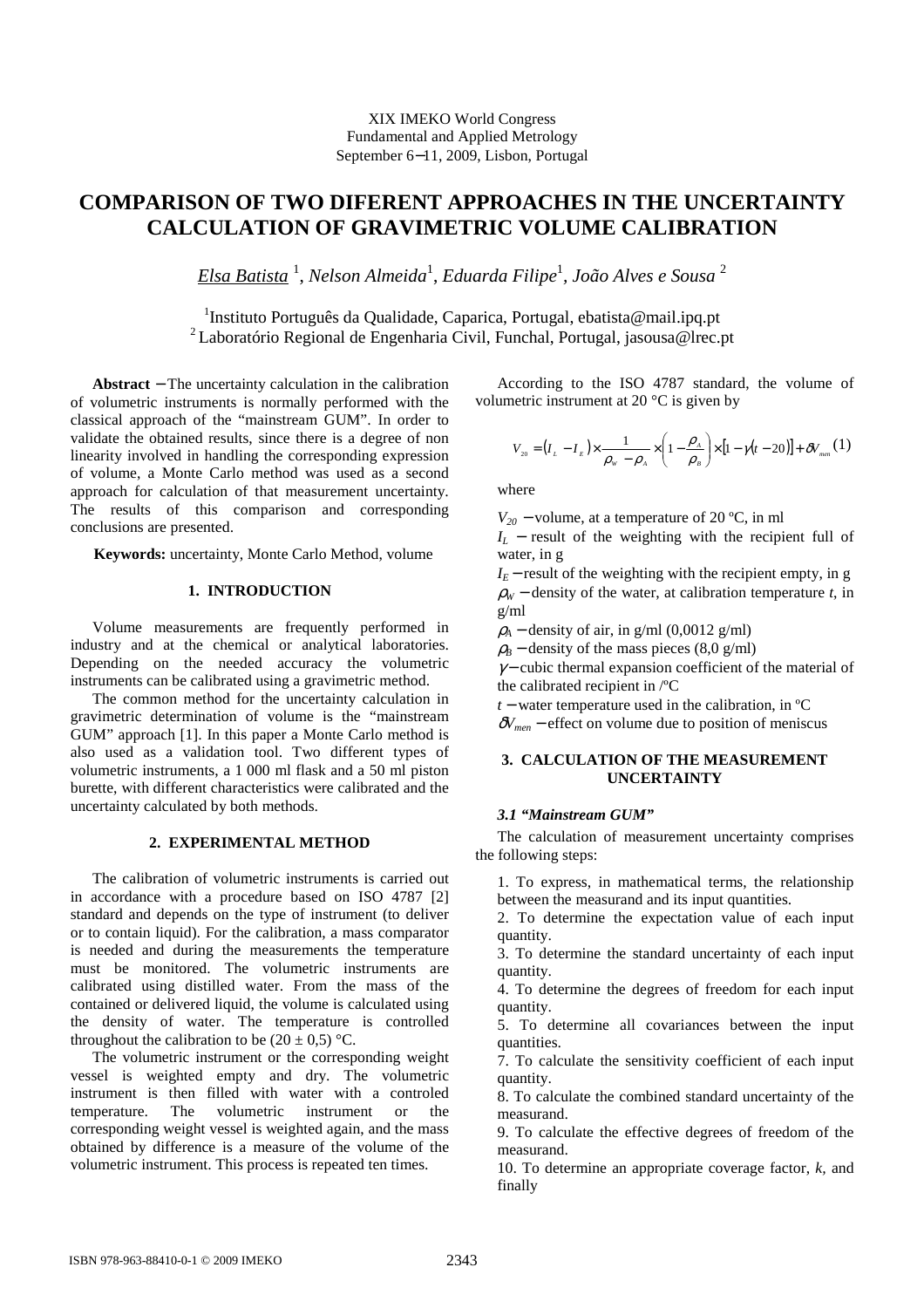#### 11. To calculate the expanded uncertainty.

In our case study the mathematical model is defined by equation (1) and the uncertainty components came by the mass of the instrument, water temperature, water density, air density, mass pieces density, cubic thermal expansion coefficient of the material associated with the instrument under calibration, meniscus reading (if applicable) and the resolution of the calibrated equipment (if applicable). These standard uncertainty components are expressed in the following way:

*Mass* 

$$
u(m) = \left[ 2 \left( \frac{u(bal)}{2} \right)^2 + \left( \frac{s(m)}{\sqrt{n}} \right)^2 + 2 \left( \frac{R/2}{\sqrt{3}} \right)^2 \right]^{1/2} (g) \quad (2)
$$

where

*u(bal)* - standard uncertainty of the balance calibration  $s(m)$  – standard deviation of the mass measurements *R* – balance resolution *n*- number of measurements

*Water temperature* 

$$
u(t) = \left[ \left( \frac{u(ter)}{2} \right)^2 + \left( \frac{s(t)}{\sqrt{n}} \right)^2 \right]^{1/2} (^{\circ}\text{C}) \tag{3}
$$

where

*u(ter)*-standard uncertainty of the used thermometer

 $s(t)$  – standard deviation of the temperature

measurements

*n* – number of measurements

*Water density* 

$$
u(\rho_w) = \frac{(\rho_w(t + R_{term}) - \rho_w(t - R_{term}))/2}{\sqrt{3}} \text{ (g/ml)} \tag{4}
$$

where

 $\rho_W$  – density of the water

*t* <sup>−</sup> water temperature

*Rterm -* resolution of the thermometer

## *Air density*

If the laboratory ambient conditions are within the limits presented in the Spieweck's work [3], the air density uncertainty may be expressed according Equation (5):

$$
u(\rho_A) = \frac{0,0000005}{\sqrt{3}} \text{ (g/ml)} \tag{5}
$$

#### *Mass pieces density*

The value presented in the calibration certificate of the balance can be used or it can be assumed the values described in OIML R 111-1:2004 [4].

*Cubic thermal expansion coefficient of the material of the calibrated recipient* 

$$
u(\gamma) = \frac{R\gamma/2}{\sqrt{3}} \qquad (^{\circ}C)
$$
 (6)

*where* 

 $R\gamma$ –resolution of the expansion coefficient number

*Meniscus* 

$$
u(meniscus) = \frac{\pi \times \left(\frac{d}{2}\right)^2 \times h}{\sqrt{3}} \text{ (ml)}
$$
 (7)

*where* 

*d* – diameter of the calibrated instrument neck

*h* – operator volume reading error

*Resolution of the calibrated instrument* 

$$
u(R) = \frac{R_{inst}/2}{\sqrt{3}} \quad (ml)
$$
 (8)

The sensitivity coefficients of each input quantity were then calculated.

The expression for the combined standard uncertainty of  $V_{20}$  was obtained from the equation (1), using the law of the propagation of uncertainty. The resulting expression reads as:

$$
u(V_0) = \left[ \left( \frac{\partial V_0}{\partial m} \right)^2 u^2(m) + \left( \frac{\partial V_0}{\partial t} \right)^2 u^2(t) + \left( \frac{\partial V_0}{\partial \rho_w} \right)^2 u^2(\rho_w) + \left( \frac{\partial V_0}{\partial \rho_A} \right)^2 u^2(\rho_A)
$$
 (9)  
+ 
$$
\left( \frac{\partial V_0}{\partial \rho_B} \right)^2 u^2(\rho_B) + \left( \frac{\partial V_0}{\partial \gamma} \right)^2 u^2(\gamma) + u^2(\delta V_{\text{max}}) + u^2(R) \right]^{\frac{1}{2}}
$$

From the values obtained for the *k*-factor and of the combined standard uncertainty of the measurand, the expanded uncertainty is deduced by:

$$
U = k \times u(V_{20}) \text{ (ml)} \tag{10}
$$

For the two types of volumetric instruments, 1 000 ml and 50 ml, values of  $k = 2.04$  and  $k = 2.20$  were determined, corresponding to a number of effective degrees of freedom of  $v_{\text{eff}} = 31$  and  $v_{\text{eff}} = 11$ , respectively. Results for the